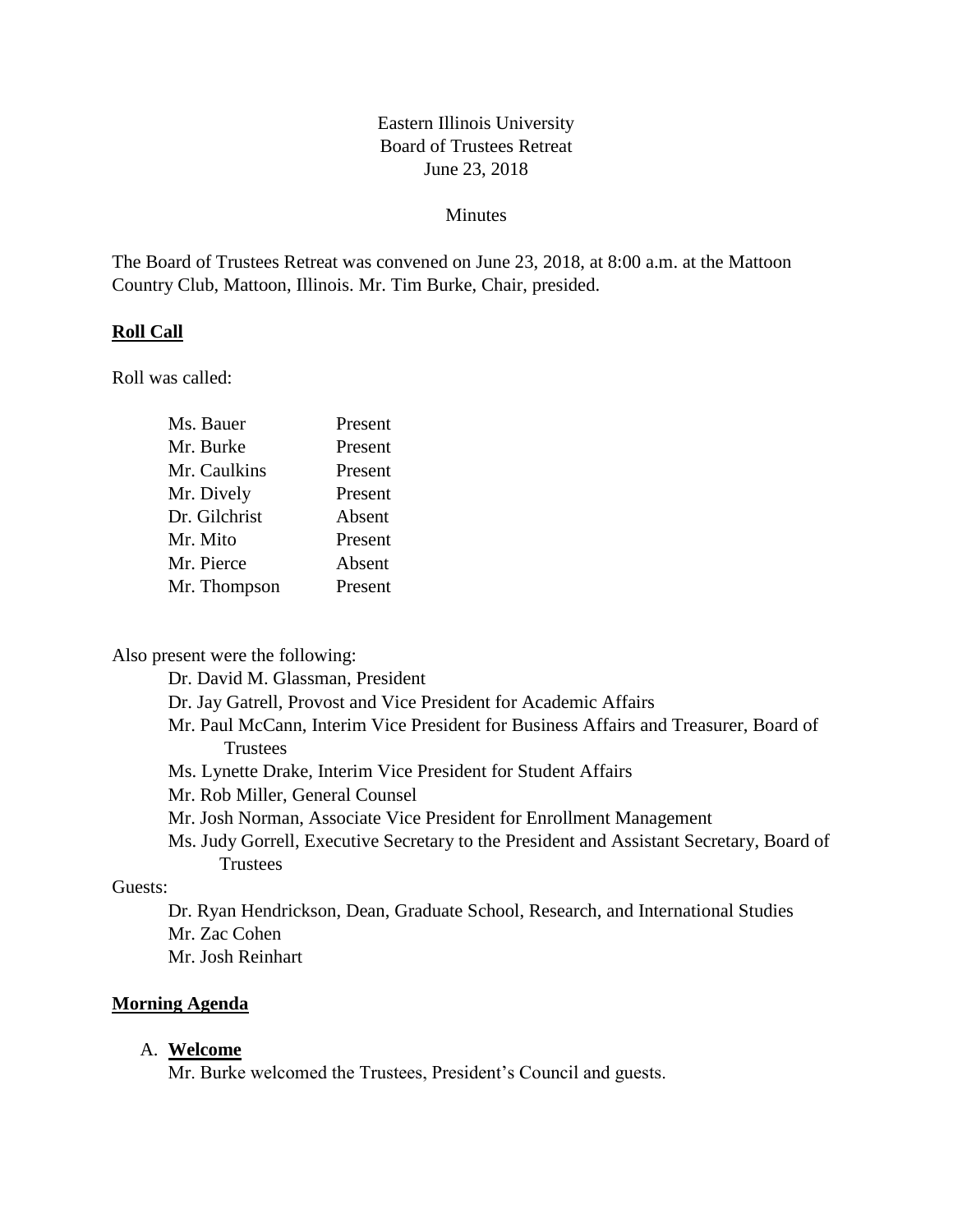#### B. **Admissions Update and Recruitment Initiatives**

Associate VP for Enrollment Management Josh Norman has configured a list of the 2018-2019 Enrollment Cycle Strategic Priorities. First, we must establish our brand in the higher education marketplace, setting us apart from our in state and out of state peers and competitors. Second, we must increase our focus on prospective transfer students and increase our reputation for transfer friendliness. Third, we must leverage technology to increase the efficiency and consistency of marketing and communication critical to recruitment of all new student populations. Fourth, we must increase the involvement of current students in recruitment efforts. Finally, we must increase our Fall to Spring and Fall to Fall retention rates for the incoming class of Fall 2018.

EIU's Graduate School had an update on Graduate Student Enrollment for Fall 2018. With the growth of online graduate options at EIU, The Graduate School has seen an increase in Fall 2018 enrollment of 3.5%, compared to Fall 2017. There are also new Accelerated Graduate Programs including: Chemistry, Communication Studies, cybersecurity, Economics, Family and Consumer Sciences, Geographic Information Sciences, History, Political Science, and Technology.

The Graduate School has an update on International Student Enrollment for Fall 2018. EIU continues to attract international students. While the Office of International Students and Scholars has successfully processed applications, admission decisions, and I-20 disbursements, there have been challenges obtaining visas to study in the US. Therefore, the Graduate School anticipates an enrollment decline in Fall 2018. Additionally, there has been a 13% increase in graduate applications for Fall 2018, a 25% increase in graduate admission decisions for Fall 2018, and a 114% increase in I-20 disbursements.

## C. **Dual Credit Programs Update**

Mr. Norman reported that we currently have  $1,764$  dual credit students  $-212$  are downstate and 1,552 are from D214. The excitement is real at D214, and their goal is to get students to four-year universities.

## D. **Marketing Plan for FY19**

The Thorburn Marketing Team has developed a very thorough marketing plan for FY2019. Their target market consists of primary students from high schools and community colleges as well as secondary influencers including parents, guidance counselors, and teachers. They have also selected a wide assortment of market areas ranging all the way from the Chicagoland area to Terra Haute. Thorburn has also developed a media plan consisting of out of home, digital display, social media, and TV. Finally Thorburn has configured a budget breakout for local and state-wide marketing, as well as out of state marketing.